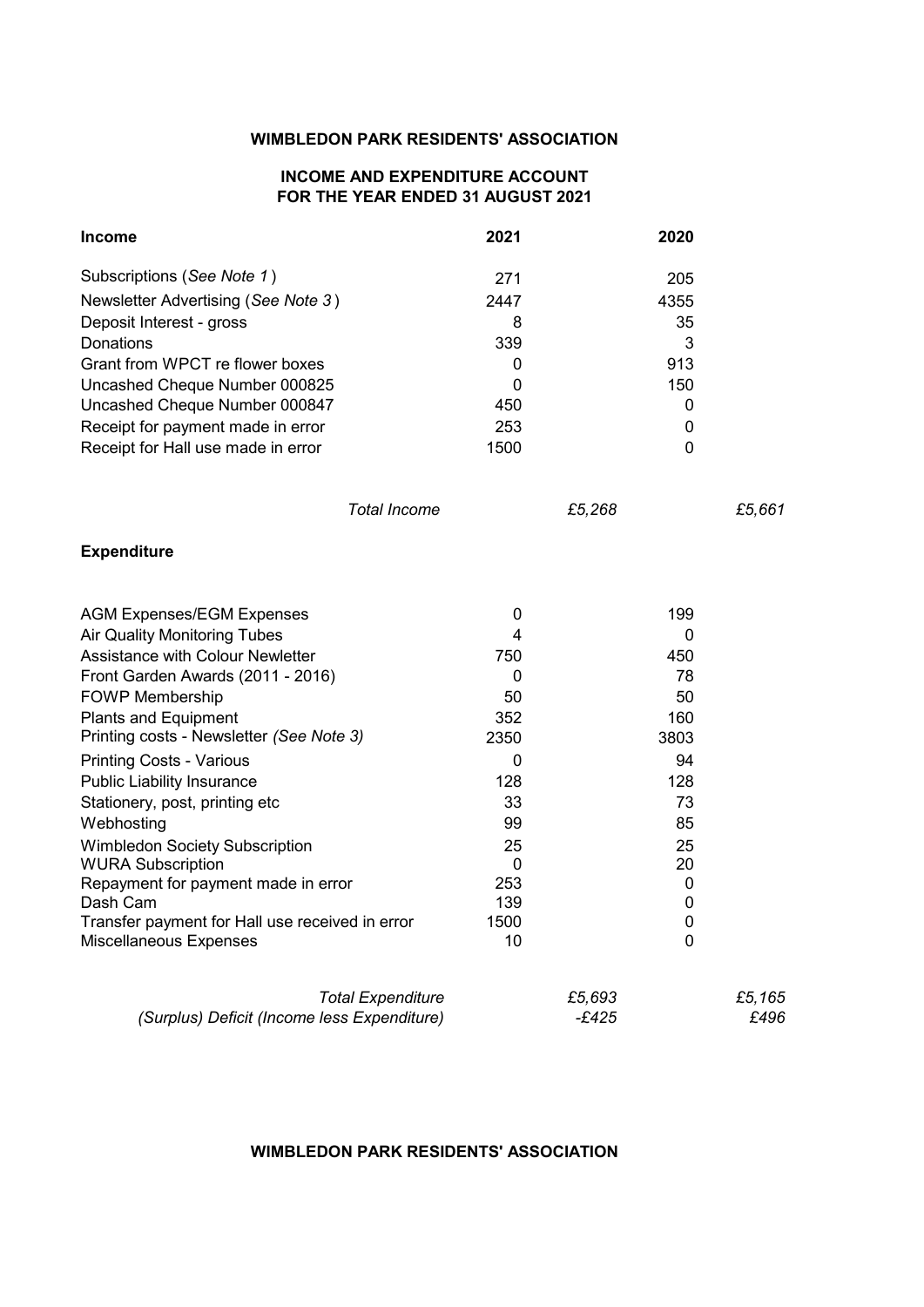### **BALANCE SHEET FOR THE YEAR ENDED 31 AUGUST 2021**

| <b>Current Assets</b>                                                                                                                                                |                          | 2021                                 | 2020                      |        |
|----------------------------------------------------------------------------------------------------------------------------------------------------------------------|--------------------------|--------------------------------------|---------------------------|--------|
| Newsletter Debtor - Invoice 2671<br>Newsletter Debtor - Invoice 2658<br><b>Bank Deposit Account</b><br><b>Bank Current Account</b>                                   |                          | 0<br>0<br>5201<br>2588               | 110<br>66<br>5193<br>2939 |        |
| <b>Current Liabilities</b>                                                                                                                                           | <b>Total Assets</b>      |                                      | £7,789                    | £8,308 |
| Advance subscriptions<br>Uncashed cheque 000847<br>Uncashed cheque 000848 Cashed 07/09<br>Uncashed cheque 000864 Cashed 16/09<br>Uncashed cheque 000865 Cashed 02/09 |                          | 791<br>0<br>$\mathbf 0$<br>163<br>50 | 620<br>450<br>28          |        |
|                                                                                                                                                                      | <b>Total Liabilities</b> |                                      | £1,004                    | £1,098 |
| Total (Assets less Liabilities)                                                                                                                                      |                          |                                      | £6,785                    | £7,210 |
| <b>Reserves</b>                                                                                                                                                      |                          |                                      |                           |        |
| Balance brought forward<br>Surplus from Expenditure Account                                                                                                          |                          | 7210<br>$-425$                       | 6714<br>496               |        |
|                                                                                                                                                                      | <b>Total</b>             |                                      | £6,785                    | £7,210 |

### **The Receipts and Payments Account for the 12 months to 31st August 2021 with the books and records maintained by the Association and the Balance Sheet at that date have been prepared in accordance**

**Treasurer** Ivan Scott